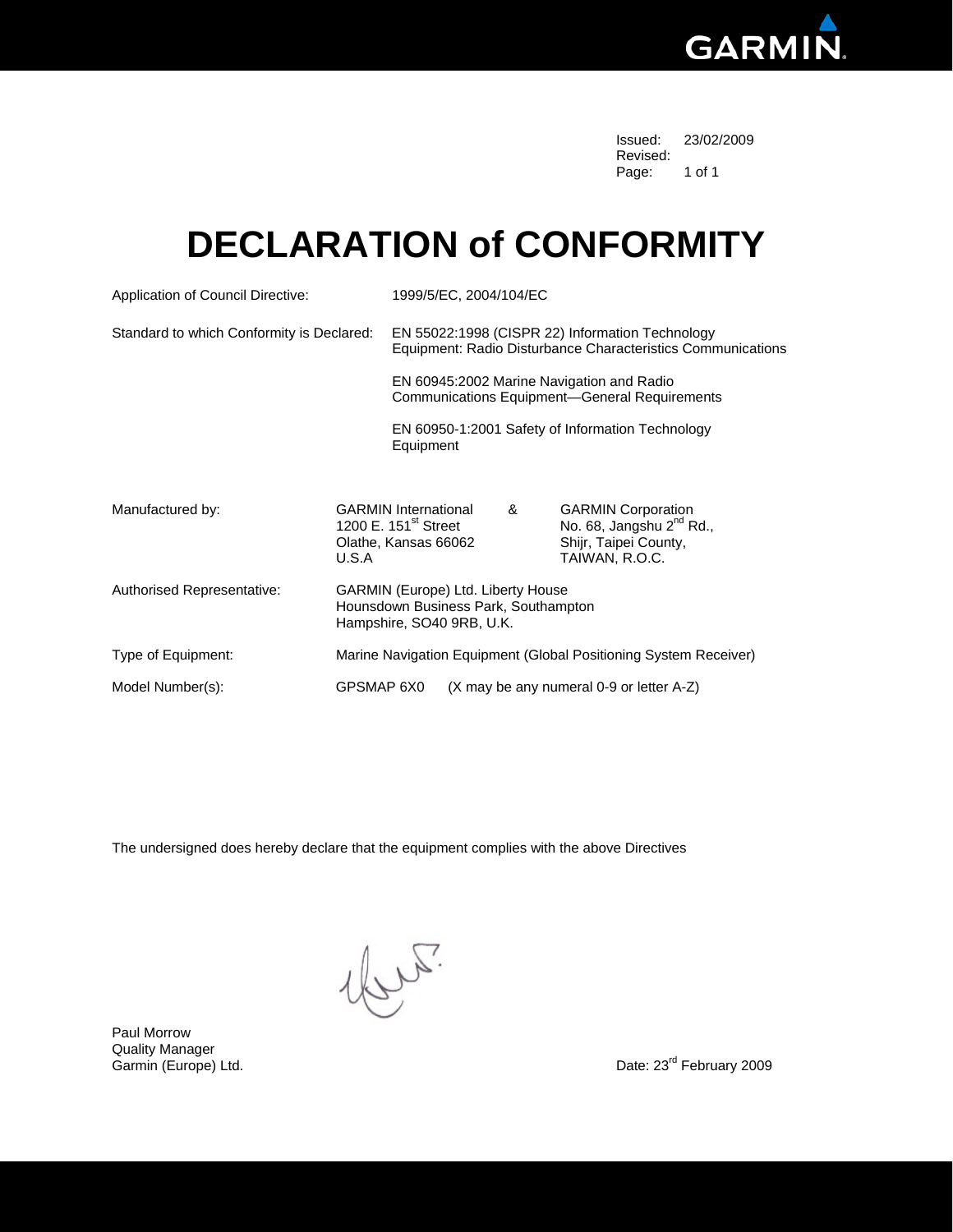

| Publication: | 23/02/2009 |
|--------------|------------|
| Révision :   |            |
| Page:        | 1 of 1     |

### **DECLARATION de CONFORMITE**

| Application des directives :            |                                                                                                  | 1999/5/EC, 2004/104/EC                                                                                                   |                                                                                               |   |                                                                                                              |  |  |
|-----------------------------------------|--------------------------------------------------------------------------------------------------|--------------------------------------------------------------------------------------------------------------------------|-----------------------------------------------------------------------------------------------|---|--------------------------------------------------------------------------------------------------------------|--|--|
| Norme dont la conformité est déclarée : |                                                                                                  | EN 55022:1998 (CISPR 22) Appareils de traitement<br>de l'information: Caractéristiques de perturbations radioélectriques |                                                                                               |   |                                                                                                              |  |  |
|                                         |                                                                                                  | EN 60945:2002 Matériels et systèmes de navigation et de<br>radiocommunication maritimes - Spécifications générales       |                                                                                               |   |                                                                                                              |  |  |
|                                         |                                                                                                  | EN 60950-1:2001 Sécurité des appareils de traitement<br>de l'information                                                 |                                                                                               |   |                                                                                                              |  |  |
| Fabriqué(s) par :                       | <b>GARMIN International</b><br>1200 E. 151 <sup>st</sup> Street<br>Olathe, Kansas 66062<br>U.S.A |                                                                                                                          |                                                                                               | & | <b>GARMIN Corporation</b><br>No. 68, Jangshu 2 <sup>nd</sup> Rd.,<br>Shijr, Taipei County,<br>TAIWAN, R.O.C. |  |  |
| Représentant autorisé :                 |                                                                                                  | GARMIN (Europe) Ltd. Liberty House<br>Hounsdown Business Park, Southampton<br>Hampshire, SO40 9RB, U.K.                  |                                                                                               |   |                                                                                                              |  |  |
| Type d'appareil :                       |                                                                                                  | Matériels de navigation maritime (récepteur GPS)                                                                         |                                                                                               |   |                                                                                                              |  |  |
| Référence(s) du modèle :                | GPSMAP 6X0                                                                                       |                                                                                                                          | (X peut correspondre à un caractère numérique compris<br>entre 0 et 9 ou une lettre de A à Z) |   |                                                                                                              |  |  |

Le soussigné déclare expressément que l'appareil est conforme aux directives susmentionnées.

lur.

Paul Morrow Responsable qualité Commin (Europe) Ltd. Comminguistic Comminguistic Comminguistic Comminguistic Comminguistic Comminguistic Commi<br>
Carmin (Europe) Ltd. Comminguistic Comminguistic Comminguistic Comminguistic Comminguistic Comminguistic Comm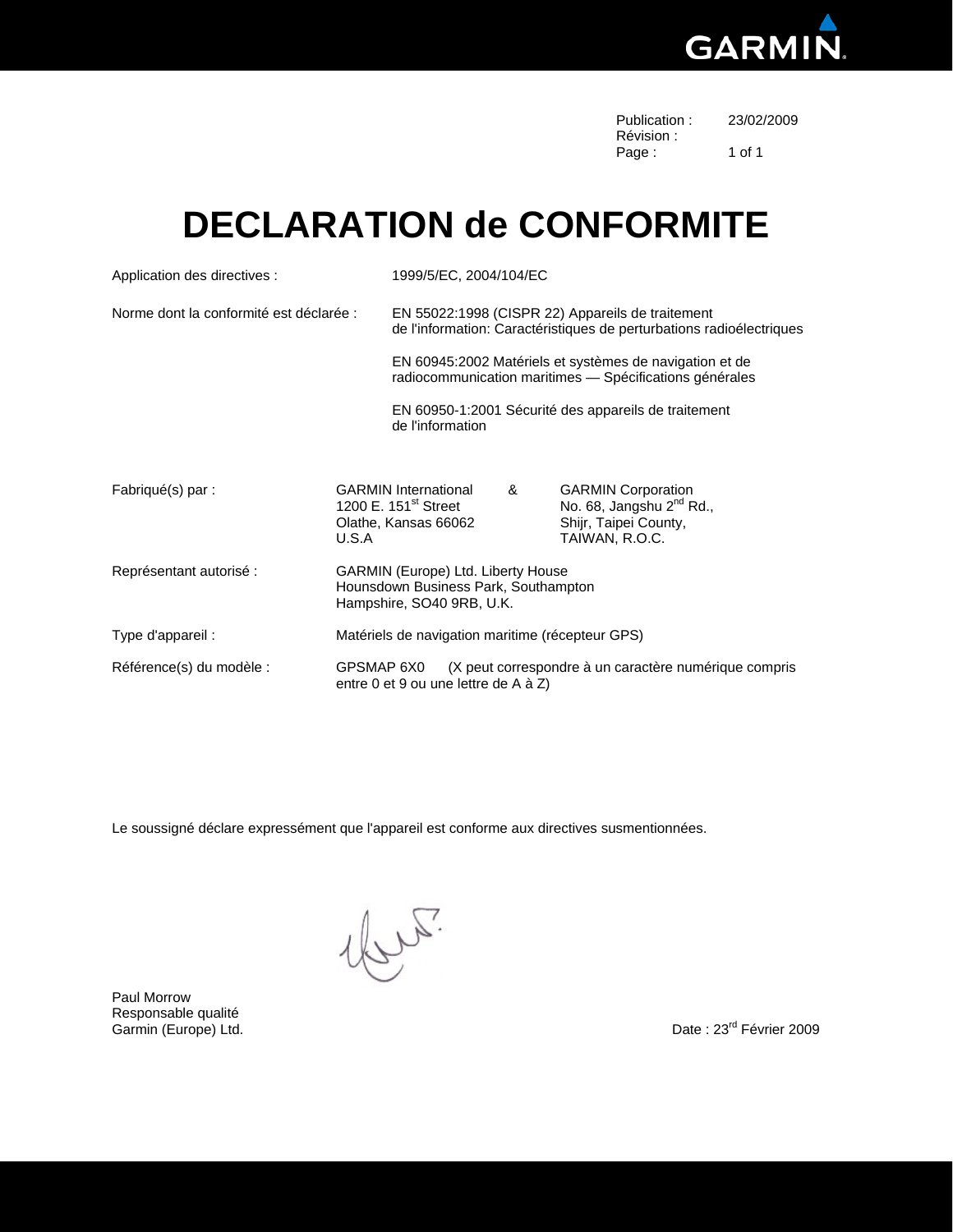

Emissione: 23/02/2009 Modifica: which is a state of the control of the control of the Modifica: Pagina: 1 of 1

## **DICHIARAZIONE di CONFORMITÀ**

| Applicazione della direttiva del consiglio: |                                                                                                         | 1999/5/EC, 2004/104/EC                                                                                       |   |                                                                                                              |  |  |  |
|---------------------------------------------|---------------------------------------------------------------------------------------------------------|--------------------------------------------------------------------------------------------------------------|---|--------------------------------------------------------------------------------------------------------------|--|--|--|
| Standard di conformità:                     |                                                                                                         | EN 55022:1998 (CISPR 22) Apparecchi per la tecnologia<br>dell'informazione: Caratteristiche di radiodisturbo |   |                                                                                                              |  |  |  |
|                                             |                                                                                                         | EN 60945:2002 Marine Navigation and Radio<br><b>Communications Equipment-General Requirements</b>            |   |                                                                                                              |  |  |  |
|                                             |                                                                                                         | dell'informazione                                                                                            |   | EN 60950-1:2001 Sicurezza degli apparecchi per la tecnologia                                                 |  |  |  |
| Prodotte da:                                | <b>GARMIN International</b><br>1200 E. 151 <sup>st</sup> Street<br>Olathe, Kansas 66062<br>U.S.A        |                                                                                                              | & | <b>GARMIN Corporation</b><br>No. 68, Jangshu 2 <sup>nd</sup> Rd.,<br>Shijr, Taipei County,<br>TAIWAN, R.O.C. |  |  |  |
| Rappresentate autorizzato:                  | GARMIN (Europe) Ltd. Liberty House<br>Hounsdown Business Park, Southampton<br>Hampshire, SO40 9RB, U.K. |                                                                                                              |   |                                                                                                              |  |  |  |
| Tipo di apparecchiatura:                    |                                                                                                         | Apparecchiature di navigazione marittima (ricevitore Global Positioning System)                              |   |                                                                                                              |  |  |  |
| Numero modello:                             | GPSMAP 6X0<br>(X può essere un numero 0-9 o una lettera A-Z)                                            |                                                                                                              |   |                                                                                                              |  |  |  |

Il sottoscritto dichiara con il presente documento che l'apparecchiatura è conforme alle suddette direttive

Ly 5.

Paul Morrow Manager qualità<br>Garmin (Europe) Ltd.

Data: 23<sup>rd</sup> febbraio 2009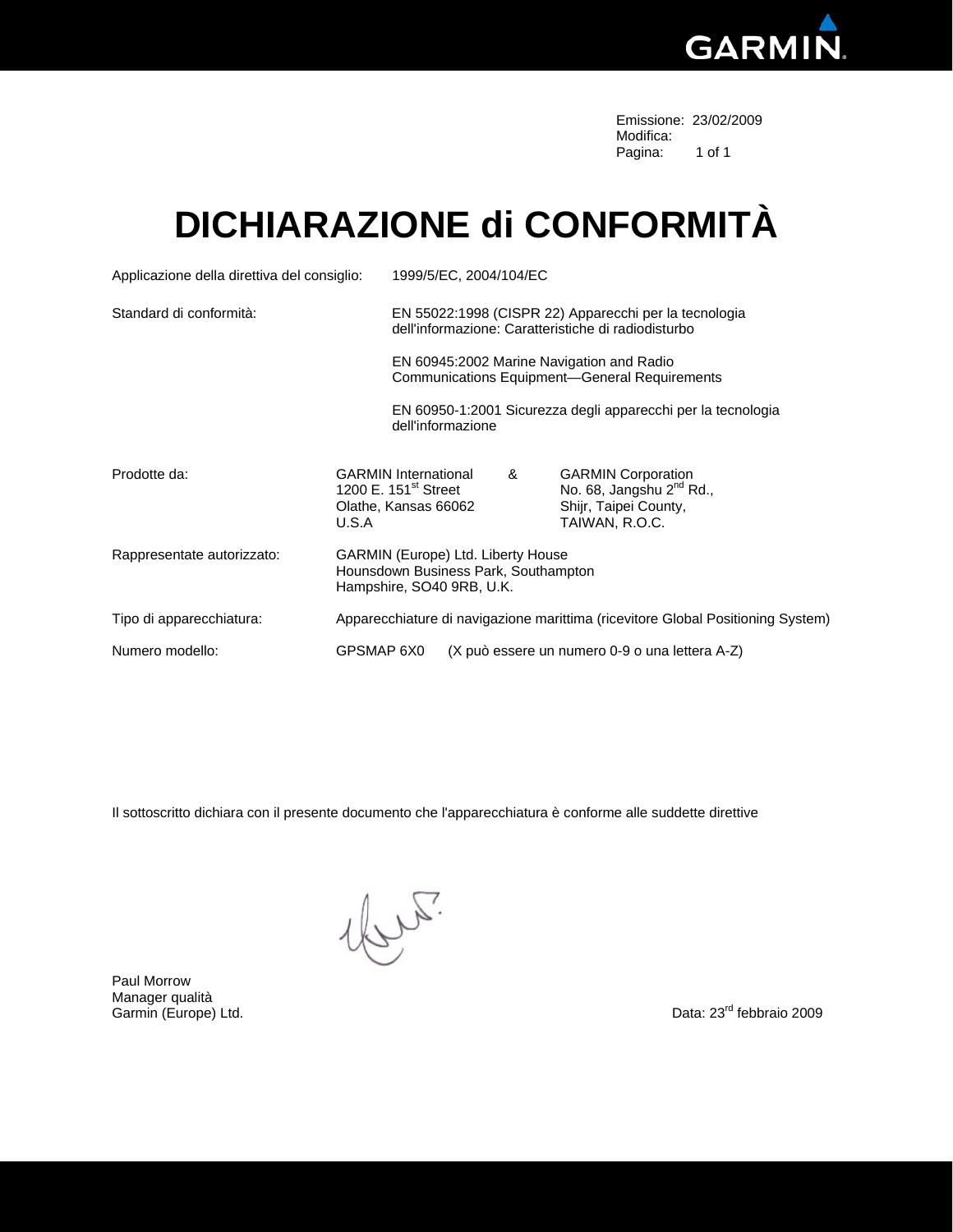

Herausgegeben: 23/02/2009 Überarbeitet:<br>Seite: Seite: 1 of 1

# **KONFORMITÄTSERKLÄRUNG**

| Anwendung der Richtlinien des Rates:    |       | 1999/5/EC, 2004/104/EC                                                                                                  |  |   |                                                                                                              |  |  |
|-----------------------------------------|-------|-------------------------------------------------------------------------------------------------------------------------|--|---|--------------------------------------------------------------------------------------------------------------|--|--|
| Erklärung der Konformität mit der Norm: |       | EN 55022:1998 (CISPR 22) Einrichtungen der Informationstechnik:<br>Grenzwerte und Messverfahren für Funkstörungen       |  |   |                                                                                                              |  |  |
|                                         |       | EN 60945:2002 Funkkommunikationsgeräte und -systeme für die<br>Seeschifffahrt: Allgemeine Anforderungen                 |  |   |                                                                                                              |  |  |
|                                         |       | EN 60950-1:2001 Einrichtungen der Informationstechnik:<br>Sicherheit                                                    |  |   |                                                                                                              |  |  |
| Hergestellt von:                        | U.S.A | <b>GARMIN International</b><br>1200 E. 151 <sup>st</sup> Street<br>Olathe, Kansas 66062                                 |  | & | <b>GARMIN Corporation</b><br>No. 68, Jangshu 2 <sup>nd</sup> Rd.,<br>Shijr, Taipei County,<br>TAIWAN, R.O.C. |  |  |
| Autorisierter Vertreter:                |       | GARMIN (Europe) Ltd. Liberty House<br>Hounsdown Business Park, Southampton<br>Hampshire, SO40 9RB, U.K.                 |  |   |                                                                                                              |  |  |
| Einrichtungstyp:                        |       | Gerät für die Seeschifffahrt (GPS-Empfänger)                                                                            |  |   |                                                                                                              |  |  |
| Modellnummer(n):                        |       | (X kann für eine beliebige Zahl zwischen 0 und 9 oder einen<br>GPSMAP 6X0<br>beliebigen Buchstaben von A bis Z stehen.) |  |   |                                                                                                              |  |  |

Ich erkläre hiermit, dass das Gerät die obigen Richtlinien erfüllt.

ly F.

Paul Morrow Quality Manager Garmin (Europe) Ltd.

Datum: 23<sup>rd</sup> Februar 2009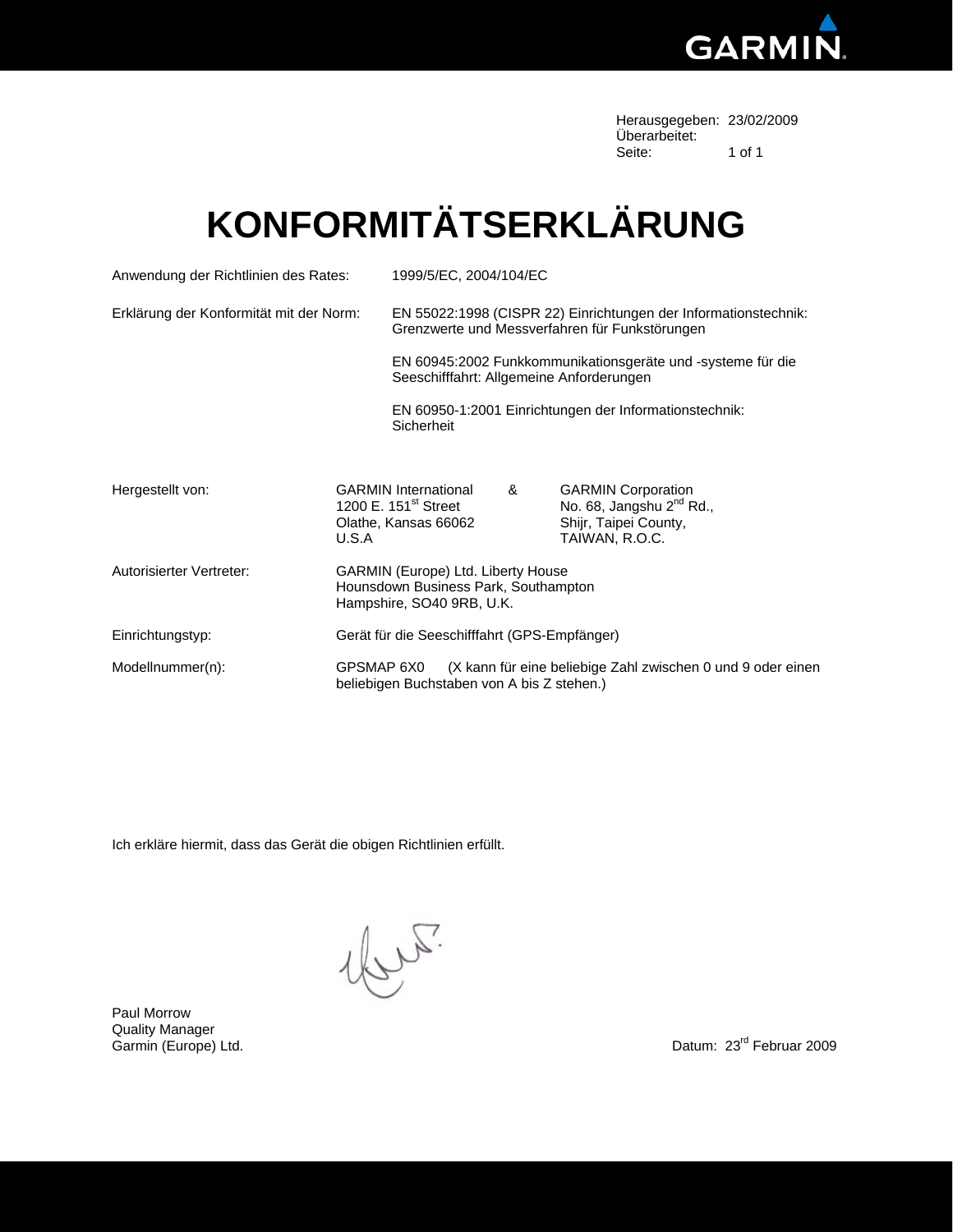

Emitido: 23/02/2009 Revisado: Página: 1 of 1

## **DECLARACIÓN de CONFORMIDAD**

| Aplicación de Directiva del Consejo:         |                                                                                                         | 1999/5/EC, 2004/104/EC                                                                                                        |   |                                                                                                              |  |  |
|----------------------------------------------|---------------------------------------------------------------------------------------------------------|-------------------------------------------------------------------------------------------------------------------------------|---|--------------------------------------------------------------------------------------------------------------|--|--|
| Estándares a los que se declara conformidad: |                                                                                                         | EN 55022:1998 (CISPR 22) Equipos de tecnología de la<br>información: características de las perturbaciones<br>radioeléctricas |   |                                                                                                              |  |  |
|                                              |                                                                                                         | EN 60945:2002 Equipos y sistemas de navegación y<br>radiocomunicación marítima: requisitos generales                          |   |                                                                                                              |  |  |
|                                              |                                                                                                         | EN 60950-1:2001 Equipos de seguridad de tecnología de la<br>información                                                       |   |                                                                                                              |  |  |
| Fabricado por:                               | <b>GARMIN</b> International<br>1200 E. 151 <sup>st</sup> Street<br>Olathe, Kansas 66062<br>U.S.A        |                                                                                                                               | & | <b>GARMIN Corporation</b><br>No. 68, Jangshu 2 <sup>nd</sup> Rd.,<br>Shijr, Taipei County,<br>TAIWAN, R.O.C. |  |  |
| Representante autorizado:                    | GARMIN (Europe) Ltd. Liberty House<br>Hounsdown Business Park, Southampton<br>Hampshire, SO40 9RB, U.K. |                                                                                                                               |   |                                                                                                              |  |  |
| Tipo de equipo:                              | Equipos de navegación marítima (Receptor de sistema de posicionamiento<br>global)                       |                                                                                                                               |   |                                                                                                              |  |  |
| Número(s) de modelo:                         | GPSMAP 6X0                                                                                              | (X puede ser cualquier número entre 0 y 9 o letra de la A a la Z)                                                             |   |                                                                                                              |  |  |

El abajo firmante certifica por la presente que el equipo cumple con las directivas expresadas anteriormente

llur.

Paul Morrow Director de calidad Garmin (Europe) Ltd.

Fecha: 23<sup>rd</sup> febrero 2009